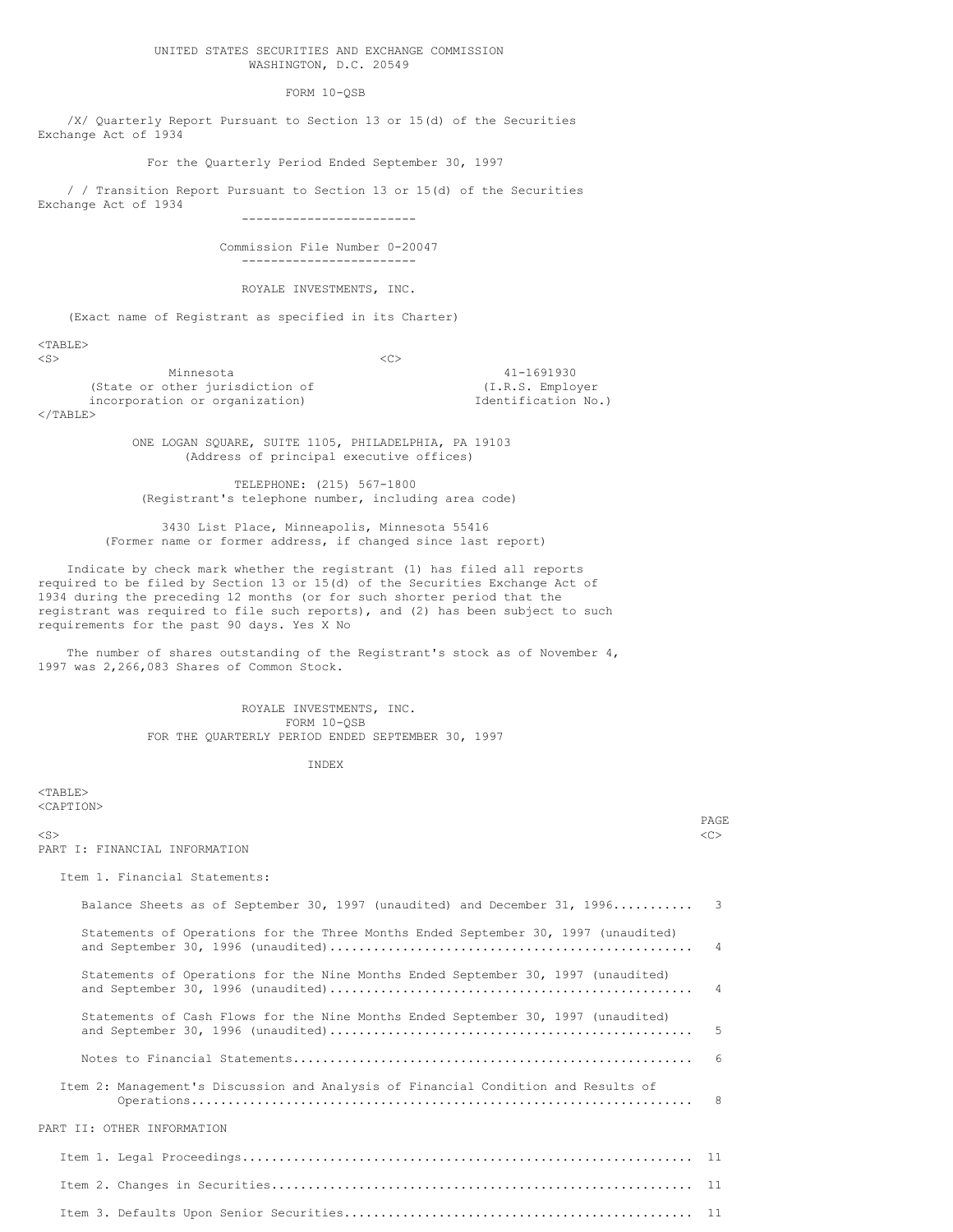| $\langle$ /TABLE> |  |
|-------------------|--|

PART I. FINANCIAL INFORMATION Item 1. Financial Statements

ROYALE INVESTMENTS, INC. BALANCE SHEETS

<TABLE> <CAPTION>

|           | SEPTEMBER 30, DECEMBER 31,<br>1997 | 1996          |
|-----------|------------------------------------|---------------|
|           |                                    |               |
| $<$ S $>$ | <c><br/>(UNAUDITED)</c>            | < <sub></sub> |

ASSETS

### Assets:

Investments in real estate:

|            | 2.373.269 1.957.448<br>-------------- ------------- |
|------------|-----------------------------------------------------|
| 22,654,089 | 23,069,910                                          |
| 496,956    | 258,275                                             |
|            | 479.379                                             |
| 535, 113   | 389,517                                             |
|            |                                                     |
|            |                                                     |

# LIABILITIES AND STOCKHOLDERS' EQUITY

## Liabilities:

|         | _________________________________ |
|---------|-----------------------------------|
|         | 14,784,196    15,025,727          |
| 158,431 | 189,977                           |
|         | 177.500 177.500                   |
|         |                                   |

Stockholders' Equity:

Common stock--\$.01 par value per share

Authorized--50,000,000 shares

|                                                 |                               | ------------- --------------    |
|-------------------------------------------------|-------------------------------|---------------------------------|
|                                                 |                               | ----------- -------------       |
|                                                 | ----------------------------- | 8,901,962 9,171,354             |
| Distributions in excess of accumulated earnings |                               | $(3, 465, 636)$ $(3, 196, 244)$ |
|                                                 | 12,353,398                    | 12,353,398                      |
|                                                 | 14,200                        | 14,200                          |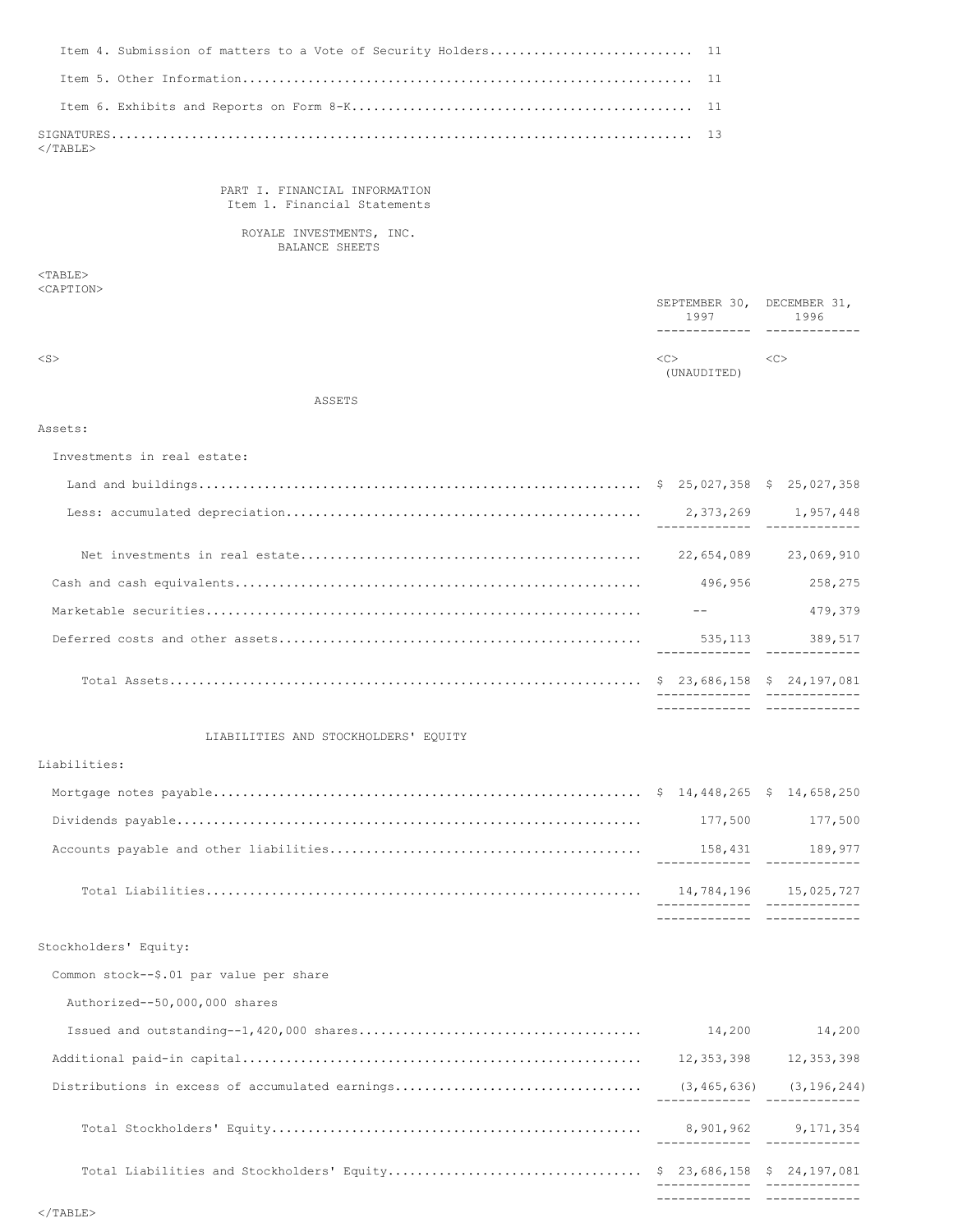# Page 3 ROYALE INVESTMENTS, INC. STATEMENTS OF OPERATIONS (UNAUDITED)

# <TABLE> <CAPTION>

|                                                                                                      | THREE MONTHS<br>ENDED<br>SEPTEMBER 30,<br>---------------------- |  | NINE MONTHS<br><b>ENDED</b><br>SEPTEMBER 30,<br>-------------------------- |                                                                                                            |         |
|------------------------------------------------------------------------------------------------------|------------------------------------------------------------------|--|----------------------------------------------------------------------------|------------------------------------------------------------------------------------------------------------|---------|
| $<$ S $>$                                                                                            |                                                                  |  |                                                                            | $\text{}\qquad \qquad \text{}\qquad \qquad \text{}\qquad \qquad \text{}\qquad \qquad \text{}\qquad \qquad$ |         |
| Revenues:                                                                                            |                                                                  |  |                                                                            |                                                                                                            |         |
|                                                                                                      |                                                                  |  |                                                                            |                                                                                                            |         |
|                                                                                                      |                                                                  |  |                                                                            |                                                                                                            |         |
|                                                                                                      |                                                                  |  |                                                                            |                                                                                                            |         |
| Expenses:                                                                                            |                                                                  |  |                                                                            |                                                                                                            |         |
| Operations and management                                                                            |                                                                  |  |                                                                            | 93,366 79,153 254,858                                                                                      | 269,276 |
|                                                                                                      |                                                                  |  |                                                                            | 305,302 310,941 920,237                                                                                    | 936,812 |
|                                                                                                      |                                                                  |  |                                                                            |                                                                                                            |         |
|                                                                                                      |                                                                  |  |                                                                            |                                                                                                            |         |
|                                                                                                      |                                                                  |  |                                                                            |                                                                                                            |         |
|                                                                                                      |                                                                  |  |                                                                            |                                                                                                            |         |
|                                                                                                      |                                                                  |  |                                                                            |                                                                                                            |         |
| Per Common Share:                                                                                    |                                                                  |  |                                                                            |                                                                                                            |         |
|                                                                                                      |                                                                  |  |                                                                            |                                                                                                            |         |
|                                                                                                      |                                                                  |  |                                                                            |                                                                                                            |         |
| Weighted Average Number of Common Shares Outstanding $1,422,297$ $1,420,000$ $1,420,314$ $1,420,000$ |                                                                  |  |                                                                            | ____________                                                                                               |         |
| $<$ /TABLE>                                                                                          |                                                                  |  |                                                                            |                                                                                                            |         |

The accompanying notes are an integral part of these financial statements.

Page 4

ROYALE INVESTMENTS, INC. STATEMENTS OF CASH FLOWS (UNAUDITED)

 $<$ TABLE $>$ <CAPTION>

|                                       |     | NINE MONTHS ENDED<br>SEPTEMBER 30, |     |      |
|---------------------------------------|-----|------------------------------------|-----|------|
| $<$ S $>$                             | <<> | 1997                               | <<> | 1996 |
| CASH FLOWS FROM OPERATING ACTIVITIES: |     |                                    |     |      |
|                                       |     |                                    |     |      |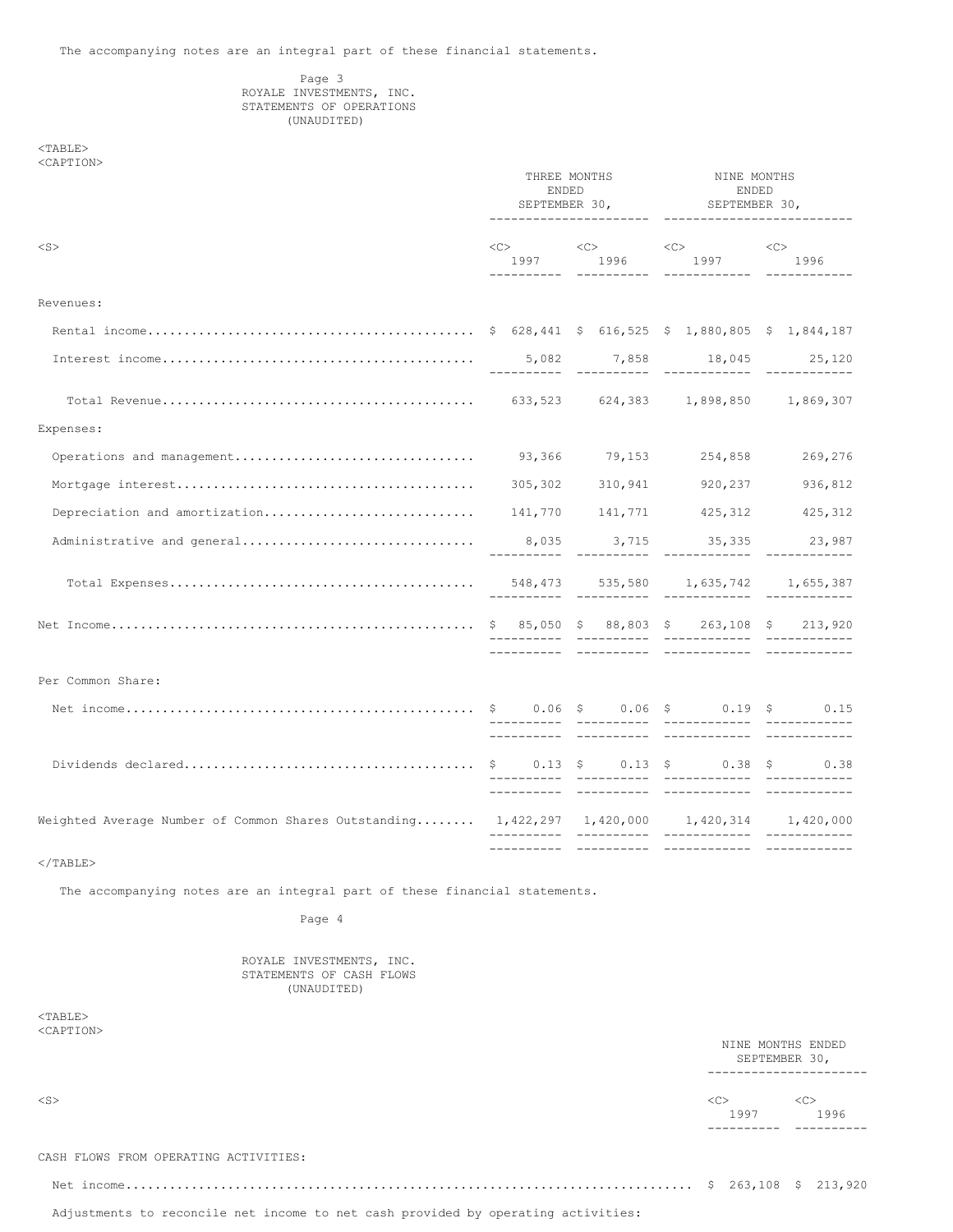|                                                                                 | 425,312                                      | 425,312         |
|---------------------------------------------------------------------------------|----------------------------------------------|-----------------|
|                                                                                 | (7, 621)                                     | (20, 842)       |
| Changes in assets and liabilities:                                              |                                              |                 |
|                                                                                 |                                              |                 |
|                                                                                 | 2,426                                        | (407)           |
| Increase (decrease) in accounts payable and other liabilities (31,546) (11,899) |                                              |                 |
|                                                                                 |                                              |                 |
| CASH FLOWS FROM INVESTING ACTIVITIES:                                           |                                              |                 |
|                                                                                 |                                              |                 |
|                                                                                 |                                              | $---$ (524,272) |
|                                                                                 |                                              |                 |
|                                                                                 |                                              |                 |
| CASH FLOW FROM FINANCING ACTIVITIES:                                            |                                              |                 |
|                                                                                 |                                              |                 |
|                                                                                 |                                              |                 |
|                                                                                 |                                              |                 |
|                                                                                 |                                              |                 |
| CASH AND CASH EQUIVALENTS:                                                      |                                              |                 |
|                                                                                 | $258, 275$ $257, 970$                        |                 |
|                                                                                 | ________________________                     |                 |
| SUPPLEMENTARY DATA:                                                             |                                              |                 |
|                                                                                 | ----------- -------<br>---------- ---------- |                 |
|                                                                                 |                                              |                 |
| $\langle$ /TABLE>                                                               |                                              |                 |

The accompanying notes are an integral part of these financial statements.

Page 5

ROYALE INVESTMENTS, INC. NOTES TO FINANCIAL STATEMENTS Nine Months Ended September 30, 1997 (Unaudited)

1. Organization and Nature of Operations

Royale Investments, Inc. (the "Company"), a Minnesota corporation, was formed in 1988, to acquire a portfolio of income-producing commercial real estate properties. The Company has elected to qualify as a real estate investment trust ("REIT") under Sections 856-860 of the Internal Revenue Code and intends to remain so qualified.

As of September 30, 1997, the Company's portfolio was comprised of seven properties leased to operators of seven major retail food stores under long-term operating lease agreements. The leases have initial terms of 17 to 20 years and expire between 2006 and 2014.

Subsequent to September 30, 1997, the Company closed on the acquisition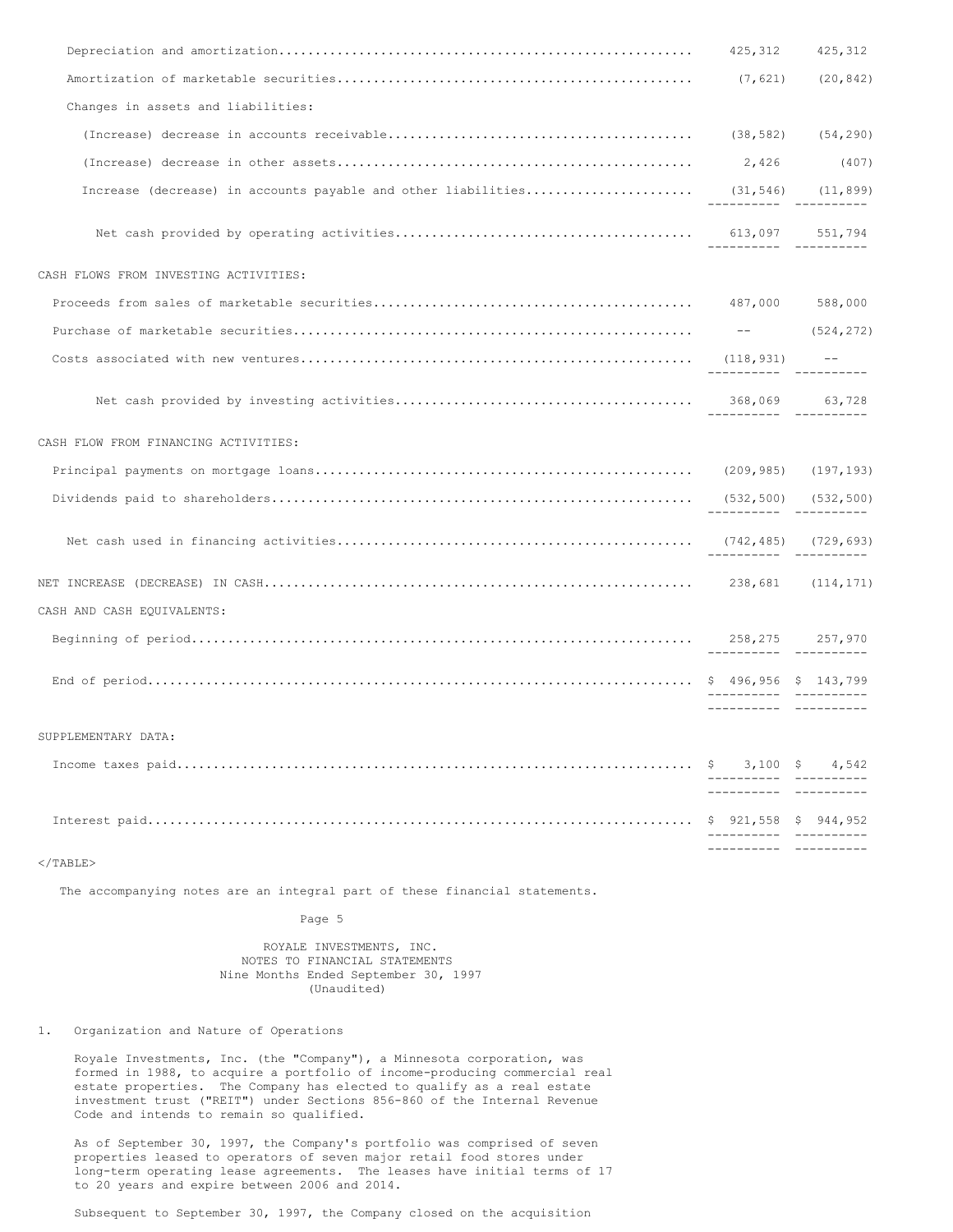of a portfolio of 10 properties, representing the Mid-Atlantic suburban office operations of The Shidler Group, a national real estate investment firm (the "Shidler Acquisition Properties"). In the transactions (the "Shidler Transactions"), the Company became the sole general partner of and obtained a 20.6946% interest in FCO, L.P. ("FCO"), an operating partnership formed to acquire and hold the Shidler Acquisition Properties (See Note 5).

#### 2. General

### Basis of Presentation

The financial statements have been prepared by the Company without audit, pursuant to the rules and regulations of the Securities and Exchange Commission. Certain information and footnote disclosures normally included in the financial statements prepared in accordance with generally accepted accounting principles have been condensed or omitted pursuant to such rules and regulations, although the Company believes that the disclosures are adequate to make the information presented not misleading. In the opinion of the Company, all adjustments (consisting solely of normal recurring matters) necessary to fairly present the financial position of the Company as of September 30, 1997, and the results of its operations and its cash flows for the three and nine months ended September 30, 1997 and 1996 have been included. The results of operations for such interim periods are not necessarily indicative of the results for a full year. For further information refer to the Company's financial statements and footnotes thereto included in the Annual Report on Form 10-K (as amended by Form 10-K/A) for the year ended December 31, 1996.

## Capitalization of Costs

As of September 30, 1997, the Company had incurred \$118,931 in costs associated with its pursuit of the Shidler Acquisition Properties. Such costs are included in deferred costs and other assets on the Company's balance sheet as of September 30, 1997.

#### Net Income Per Common Share

Net income per common share is based on the weighted average number of common shares ("Common Shares") outstanding adjusted to give effect to common share equivalents. In February, 1997, the Financial Accounting Standards Board issued Statement No. 128, "Earnings per Share", which is effective for financial statements for periods ending after December 15, 1997. At that time, the Company will be required to change the method currently used to compute and disclose earnings per share and to restate all prior periods. The impact of Statement No. 128 on the calculation of primary and fully diluted earnings per share for the interim periods presented is not expected to be material.

Page 6

### NOTES TO FINANCIAL STATEMENTS Nine Months Ended September 30, 1997 (Unaudited)

#### Reclassifications

Certain previously reported amounts have been reclassified to conform to the current presentation.

### 3. Line of Credit

On April 10, 1997, the Company obtained a revolving credit agreement with a bank whereby the Company can borrow up to \$100,000 at an annual interest rate equal to prime. Interest is payable monthly with the principal due April 10, 1998. At September 30, 1997, no amounts were borrowed against the note.

### 4. Dividends

On September 25, 1997, the Company declared a cash dividend of \$.125 per common share payable on October 17, 1997, to stockholders of record as of September 30, 1997.

### 5. Subsequent Events

On October 14, 1997, the Company closed on the acquisition of the Shidler Acquisition Properties. As a result of the Shidler Transactions, the Company became the sole general partner of and obtained a 20.6946% interest in FCO, an operating partnership formed to acquire and hold the Shidler Acquisition Properties.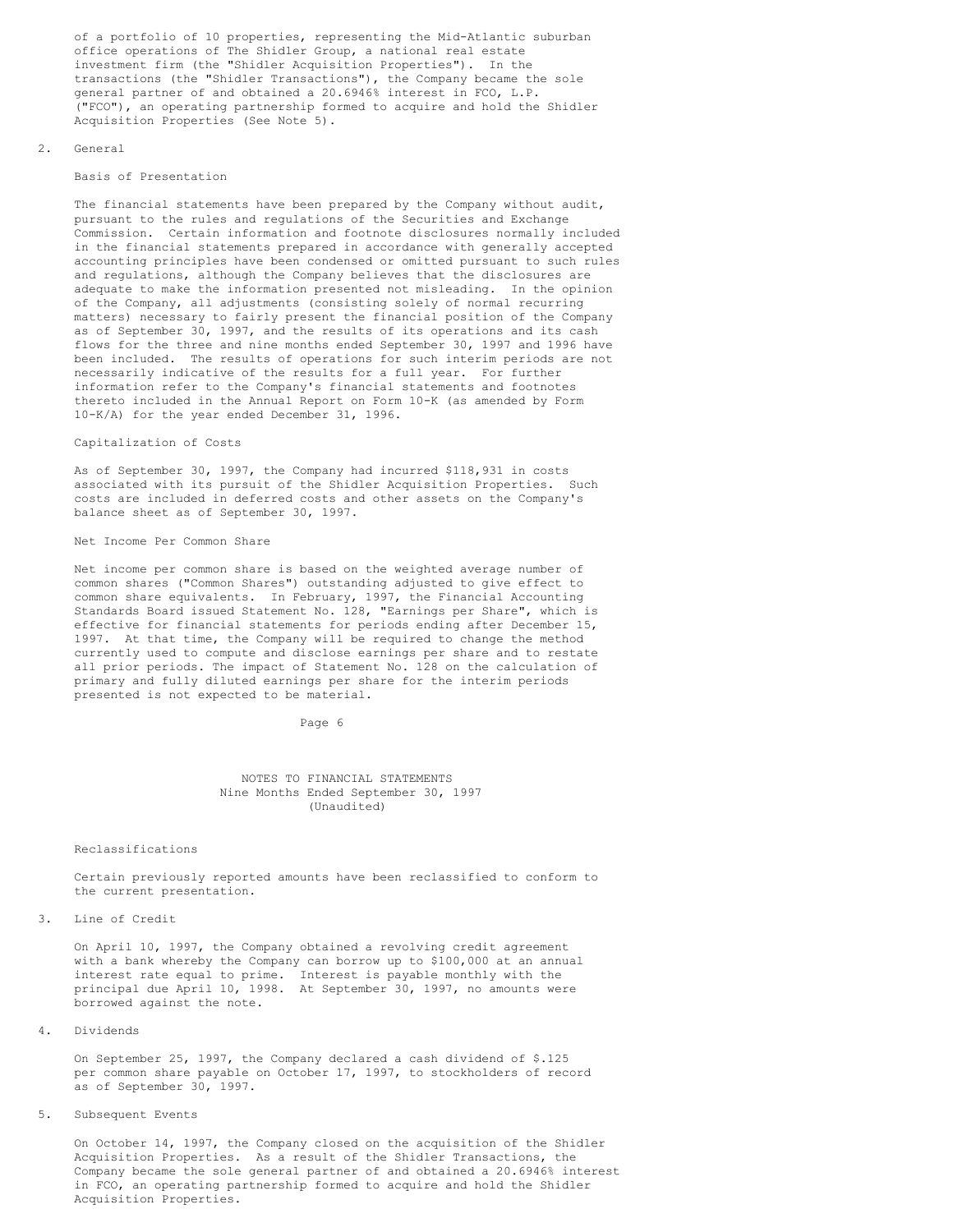The Shidler Acquisition Properties were acquired subject to mortgage indebtedness of \$100 million. The loan is a non-recourse mortgage loan collateralized by the real estate assets of the Shidler Acquisition Properties. The loan provides for monthly payments of interest only at a fixed rate of 7.5% per annum. The loan matures on October 13, 2000 and provides for two one-year extension options, subject to certain conditions.

In connection with the Shidler Transactions, the Company issued 600,000 Common Shares (valued at \$5.50 per share, aggregate of \$3.3 million) and FCO issued approximately 3.2 million common partnership units ("Common Units") (valued at \$5.50 per unit, aggregate of \$17.5 million) and 2.1 million preferred partnership units ("Preferred Units") (valued at \$25.00 per unit, aggregate of \$52.5 million). The Preferred Units may be converted, on or after, October 1, 1999, into 3.5714 Common Units for each Preferred Unit. Subject to certain conditions, beginning on September 1, 1998, Common Units are convertible into one Common Share (or an equivalent cash value, at the sole discretion of the Company) for each Common Unit. Certain Common Units and Preferred Units contain certain restrictions through November 2000.

Concurrently with the Shidler Transactions, the Company issued 273,729 Common Shares (valued at \$5.50 per share, aggregate of \$1.5 million) in exchange for the assets of Crown Advisors, Inc. ("Crown"), an affiliate of the Company, previously acting as investment advisor to the Company and assisting in the management operations. The contract between Crown and the Company was terminated and the Company entered into a property management agreement with Glacier Realty, LLC ("Glacier"), all of the interests in which are owned by two current officers of the Company, one of whom is also a current director. Further, the Company retired 27,646 Common Shares previously held by Crown at the time it was acquired.

The property management agreement with Glacier provides for Glacier to manage the seven net lease retail assets of Royale for a term of five years with a minimum fee of \$250,000 per annum.

Page 7

### Item 2. Management's Discussion and Analysis of Financial Condition and Results of Operations

This Form 10-QSB contains forward looking statements within the meaning of Section 27A of the Securities Act of 1933 and Section 21E of the Securities Exchange Act of 1934. The words "believe", "expect", anticipate", "intend", "estimate" and other expressions which are predictions of or indicate future events and trends and which do not relate to historical matters identify forward-looking statements. The Company's actual results could differ materially from those set forth in the forward-looking statements. Certain factors that might cause such a difference include the following: real estate investment considerations, such as the effect of economic and other conditions in the market area on cash flows and values; the need to renew leases or relet space upon the expiration of current leases; the ability of a property to generate revenues sufficient to meet debt service payments and other operating expenses; and risks associated with borrowings, such as the possibility that the Company will not have sufficient funds available to make principal payments on outstanding debt or outstanding debt may be refinanced at higher interest rates or otherwise on terms less favorable to the Company.

The following discussion and analysis of the financial condition and results of operations should be read in conjunction with the accompanying financial statements and notes thereto.

Results of Operations

Comparison of Three and Nine Months Ended September 30, 1997 and September 30, 1996

During the three and nine month periods ended September 30, 1997 and 1996, the Company owned and leased seven properties in five states to operators of retail food stores.

Net income for the three and nine months ended September 30, 1997, was \$85,050 and \$263,108 respectively, as compared to net income of \$88,803 and \$213,920 for the corresponding periods in 1996. The increase in net income for the nine month period is primarily due to improved operating results of the Company's properties as a result of scheduled rent increases and reduced mortgage interest as a result of declining principal balances.

Revenues for the three and nine month periods ended September 30, 1997, increased by 1.5% and 1.6%, respectively, over the comparable periods of 1996, due to scheduled increases in rental income, which was partially offset by decreases in interest income. The impact of the straight-line rent adjustment increased revenues by \$49,915 for the nine months ended September 30, 1997, and by \$49,915 for the nine months ended September 30, 1996.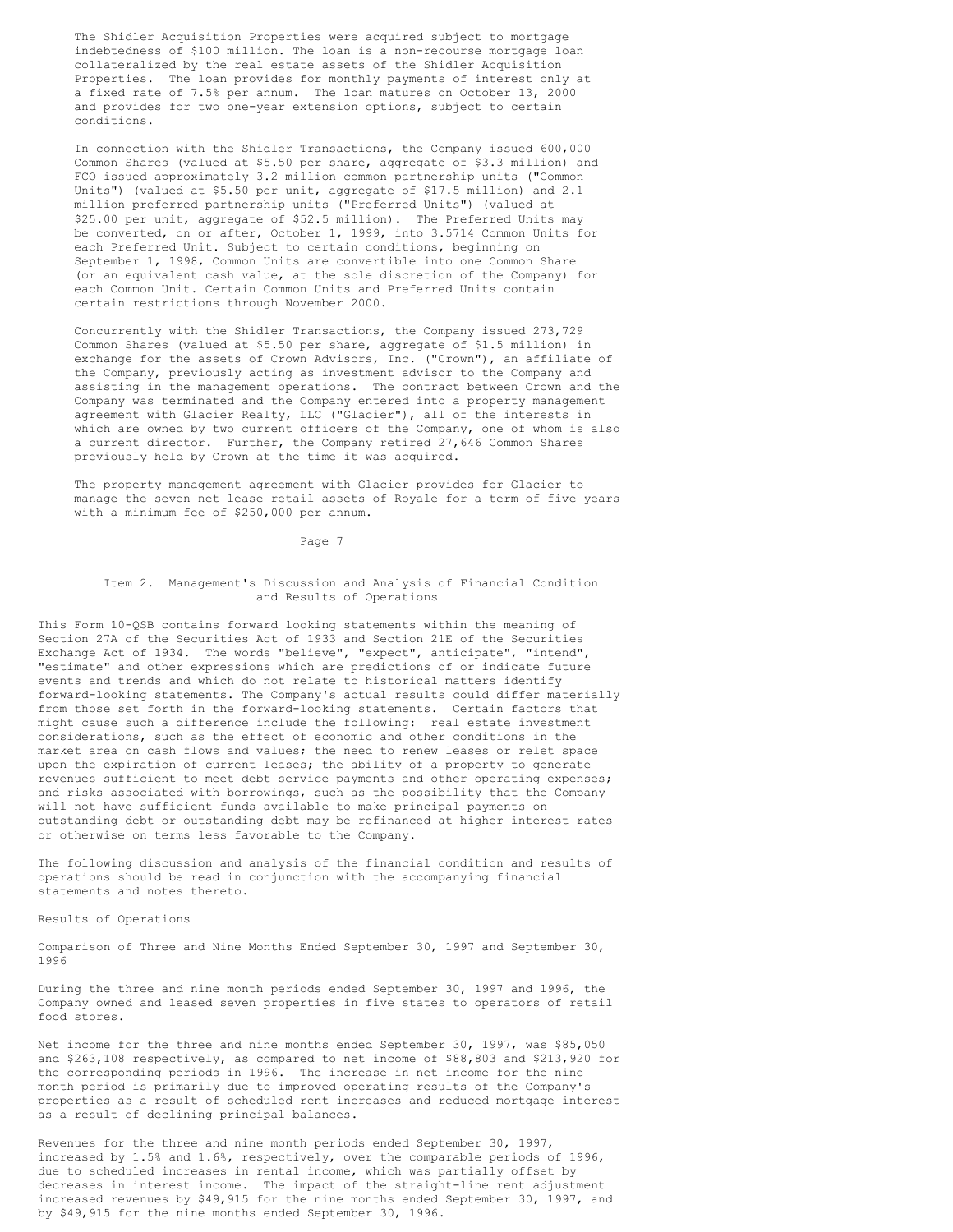Expenses during the quarter ended September 30, 1997, increased by 2.4%, as compared to the corresponding period in 1996. Expenses for the nine months ended September 30, 1997, decreased by 1.2%, compared to the corresponding period in 1996. The decrease in expenses for the nine month period is primarily the result of decreased mortgage interest due to declining principal balances and decreased operations and management expenses primarily due to the reimbursement of certain fees which the Company is obligated to make in connection with its lease guarantees on two of the Company's properties. This decrease in expenses was offset, in part, by an increase in administrative and general expenses primarily attributable to public filing costs.

### Statement of Cash Flows

During the nine months ended September 30, 1997, and September 30, 1996, the Company generated \$613,097 and \$551,794, respectively, in cash flow from operating activities. The increase is primarily the result of scheduled increases in rental income and timing differences in receipts and disbursements from year to year.

Net cash provided by investing activities increased to \$368,069 for the nine months ended September 30, 1997, as compared to \$63,728 for the nine months ended September 30, 1996. This increase is primarily a result of the Company's change from investing excess cash balances in U.S. Treasury Bills with maturities of six months, to investing excess cash balances in cash equivalents with maturities of 30 days or less.

Net cash used in financing activities totaled \$742,485 and \$729,693 for the nine months ended September 30, 1997,

Page 8

and September 30, 1996, respectively. The increased use is wholly due to increased mortgage amortization.

### Liquidity and Capital Resources

The Company believes that its cash flow from operations is adequate to fund its short-term liquidity requirements for the foreseeable future. The Company's properties are all leased on a triple-net basis, which places the risk of rising property costs, such as maintenance, insurance and property taxes, on the tenant. The leases generally provide that the tenant is also responsible for roof and structural repairs. Cash flow from operations is generated primarily from rental revenues and operating expense reimbursements from tenants and interest income earned on the Company's cash investments. The Company intends to use its cash funds to meet its principal short-term liquidity needs which are to fund operations and management, and general and administrative expenses, debt service requirements and the minimum distribution to shareholders required to maintain the Company's REIT qualifications under the Internal Revenue Code.

For the quarter ended September 30, 1997, the Company declared distributions totaling \$0.125 per Common Share amounting to \$177,500.

#### Funds From Operations

Management generally considers Funds from Operations ("FFO") as one measure of REIT performance. The Company has adopted the NAREIT definition of FFO and has used this definition for all periods presented in the financial statements included herein. FFO is calculated as net income (loss) adjusted for depreciation expense attributable to real property, amortization expense attributable to capitalized leasing costs, gains on sales of real estate investments and extraordinary and non-recurring items. FFO should not be considered an alternative to net income as an indication of the Company's performance or to cash flows as a measure of liquidity.

FFO for the three and nine months ended September 30, 1997, and September 30, 1996, is summarized in the following table:

|                                               |          | Three Months<br>Ended<br>September 30, |           | Nine Months<br>Ended<br>September 30, |
|-----------------------------------------------|----------|----------------------------------------|-----------|---------------------------------------|
|                                               | 1997     | 1996                                   | 1997      | 1996                                  |
| Net Income<br>Add:                            | \$85,050 | \$88,803                               | \$263,108 | \$213,920                             |
| Depreciation attributable<br>to real property | 138,606  | 138,607                                | 415,821   | 415,821                               |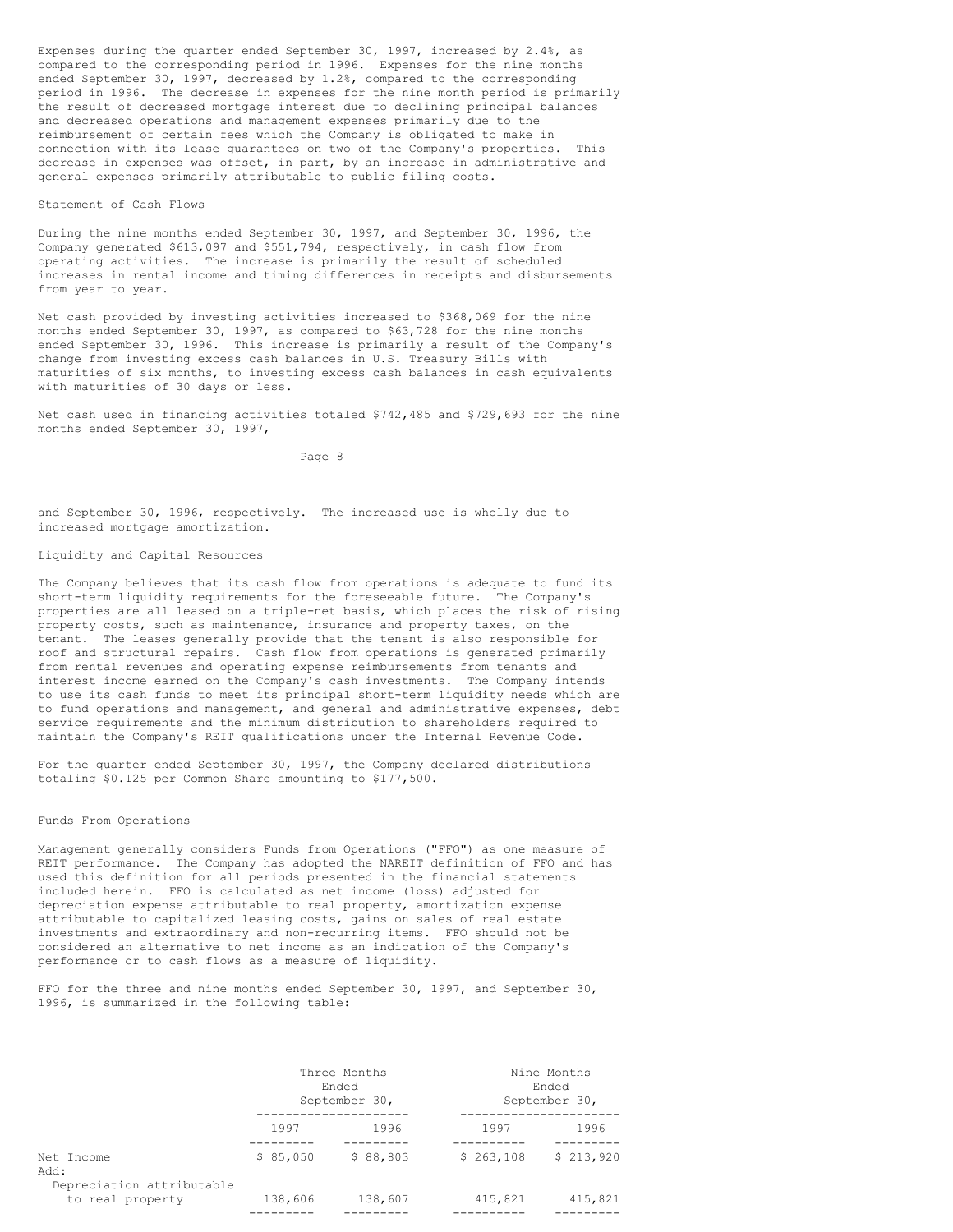| \$223,656  | \$227,410                           | \$678,929  | \$629,741  |
|------------|-------------------------------------|------------|------------|
|            |                                     |            |            |
|            |                                     |            |            |
|            | 1,420,000                           | 1,420,314  | 1,420,000  |
| 0.16<br>Ŝ. |                                     | 0.48<br>Ŝ. | Ŝ.<br>0.44 |
|            | Common Shares Outstanding 1,422,297 | \$0.16     |            |

### Subsequent Events

As reported on Current Form 8-K dated October 28, 1997, on October 14, 1997, the Company closed on the acquisition of the Shidler Acquisition Properties. As a result of the Shidler Transactions, the Company became the sole general partner of and obtained a 20.6946% interest in FCO, an operating partnership formed to acquire and hold the Shidler Acquisition Properties.

### Page 9

The Shidler Acquisition Properties were acquired subject to mortgage indebtedness of \$100 million. The loan is a non-recourse mortgage loan collateralized by the real estate assets of the Shidler Acquisition Properties. The loan provides for monthly payments of interest only at a fixed rate of 7.5% per annum. The loan matures on October 13, 2000 and provides for two one-year extension options, subject to certain conditions.

In connection with the Shidler Transactions, the Company issued 600,000 Common Shares (valued at \$5.50 per share, aggregate of \$3.3 million) and FCO issued approximately 3.2 million Common Units (valued at \$5.50 per unit, aggregate of \$17.5 million) and 2.1 million Preferred Units (valued at \$25.00 per unit, aggregate of \$52.5 million). The Preferred Units may be converted, on or after, October 1, 1999, into 3.5714 Common Units for each Preferred Unit. Subject to certain conditions, beginning on September 1, 1998, Common Units are convertible into one Common Share (or an equivalent cash value, at the sole discretion of the Company) for each Common Unit. Certain Common Units and Preferred Units contain certain restrictions through November 2000.

Concurrently with the Shidler Transactions, the Company issued 273,729 Common Shares (valued at \$5.50 per share, aggregate of \$1.5 million) in exchange for the assets of Crown, an affiliate of the Company, previously acting as investment advisor to the Company and assisting in the management operations. The contract between Crown and the Company was terminated and the Company entered into a property management agreement with Glacier, all of the interests in which are owned by two current officers of the Company, one of whom is also a current director. Further, the Company retired 27,646 Common Shares previously held by Crown at the time it was acquired.

The property management agreement with Glacier provides for Glacier to manage the seven net lease retail assets of Royale for a term of five years with a minimum fee of \$250,000 per annum.

Page 10

### PART II. OTHER INFORMATION

# Item 1. Legal Proceedings

The Company is not currently involved (nor was it involved at September 30, 1997) in any material legal proceedings nor, to the Company's knowledge, is any material legal proceeding currently threatened against the Company (other than routine litigation arising in the ordinary course of business, substantially all of which is expected to be covered by liability insurance).

Item 2. Changes in Securities

(a) Not applicable.

- (b) Not applicable
- (c) On October 14, 1997, in connection with the Shidler Transactions, the Company issued 600,000 Common Shares in connection with the formation of FCO and issued 273,729 Common Shares in connection with the Company's acquisition of Crown. Further, the Company retired 27,646 Common Shares.

Item 3. Defaults upon Senior Securities

None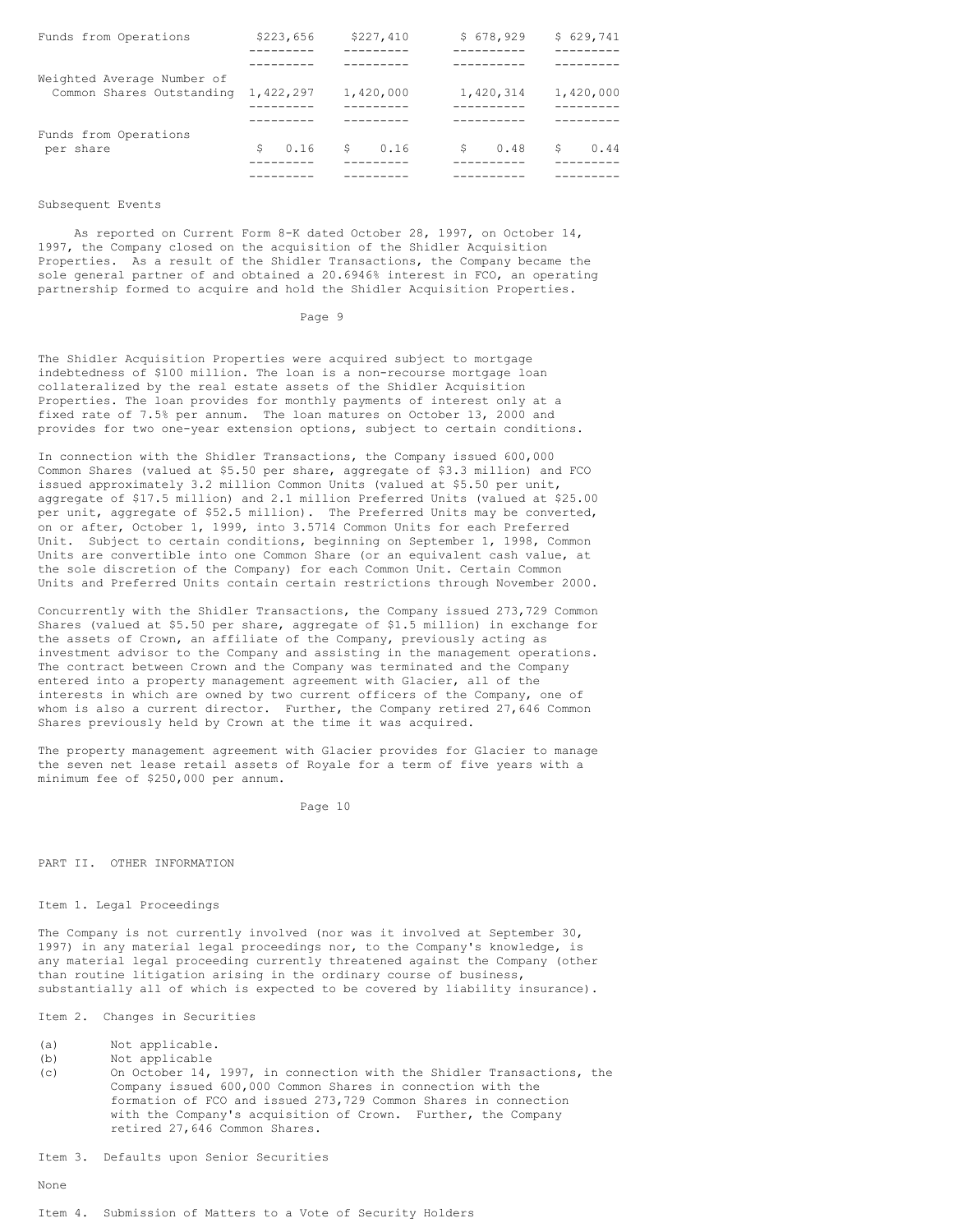Not applicable

Item 5. Other Information

Not applicable

Item 6. Exhibits and Reports on Form 8-K

a) Exhibits filed with Form 10-QSB Exhibit Number Description

2.1\* Formation/Contribution Agreement dated September 7,

1997, as amended, by and among Royale Investments, Inc., H/SIC Corporation, a Delaware corporation, Strategic Facility Investors, Inc., a Delaware corporation, the sole general partner of Blue Bell Investment Company, L.P., a Delaware limited partnership, South Brunswick Investment Company, LLC, a New Jersey limited liability company, a general partner of South Brunswick Investors, L.P., a Delaware limited partnership, ComCourt Investment Corporation, a Pennsylvania corporation, the sole general partner of ComCourt Investors, L.P., a Delaware limited partnership, and Gateway Shannon Development Corporation, a Pennsylvania corporation , the sole general partner of 6385 Flank Drive, L.P., a Pennsylvania limited partnership, with exhibits, as amended by the Amendment thereto dated October 13, 1997.

- 2.2\* Agreement and Plan of Reorganization between the Company and Crown Advisors, Inc.
- 2.3\* FCO, L.P. Partnership Agreement dated October 14, 1997.
- 2.4\* Amended and Restated Partnership Agreement of Blue Bell Investment Company, L.P.

Page 11

- 2.5\* Amended and Restated Partnership Agreement of South Brunswick Investors, L.P.
- 2.6\* Amended and Restated Partnership Agreement of ComCourt Investors, L.P.
- 2.7\* Amended and Restated Partnership Agreement of 6385 Flank Drive, L.P.
- 10.1\* Clay W. Hamlin, III Employment Agreement dated October 14, 1997 with FCO, L.P.
- 10.2\* Registration Rights Agreement dated October 14, 1997 for the benefit of certain shareholders of the Company.
- 10.3\* Management Agreement between the Company and Glacier Realty, LLC.
- 10.4\* Senior Secured Credit Agreement dated October 13, 1997 (Exhibits and Schedules have been omitted pursuant to Rule 6.01(b) (2) of Regulation S-K. Such Exhibits and Schedules are listed and described in the Credit Agreement. The Company hereby agrees to furnish to the Securities and Exchange Commission, upon its request, any or all such omitted Exhibits and Schedules.)
- 20.\* Press Release dated October 14, 1997.
- 27.1 Financial Data Schedule

- -------------------------------------------------------------------------------

Incorporated by reference to the same numbered Exhibit to the Company's Current Report on Form 8-K dated October 28, 1997.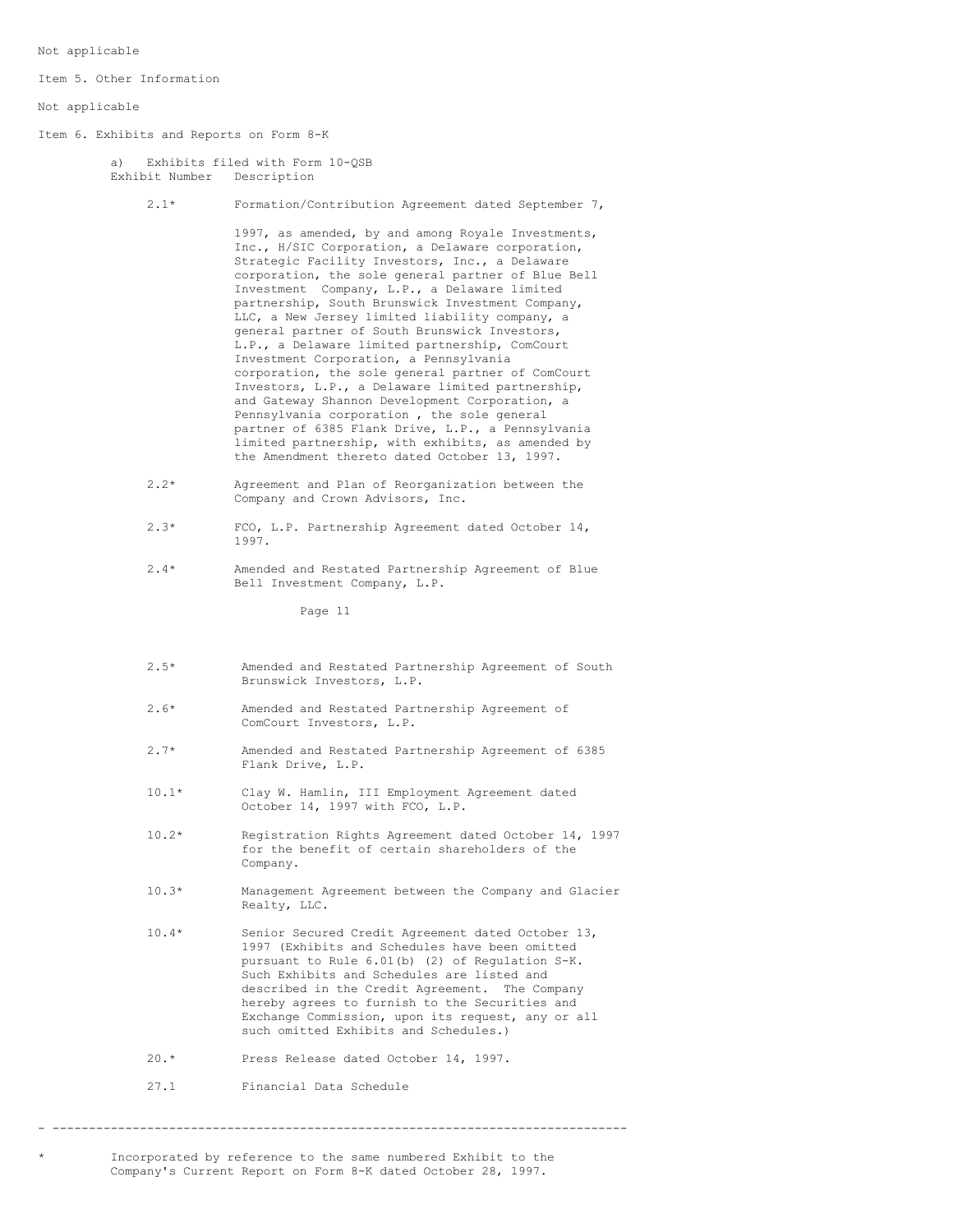b) Reports on Form 8-K.

During the three months ended September 30, 1997, and through November 6, 1997, the Company filed the following:

- (i) a Current Report on Form 8-K dated October 28, 1997, (reporting under Items 1, 2, and 7) regarding the Company's acquisition of the Shidler Acquisition Properties, a portfolio of 10 properties, representing the Mid-Atlantic suburban office operations of The Shidler Group, a national real estate investment firm.
- (ii) a Current Report on Form 8-K dated November 6, 1997 (reporting under Item 4) regarding the Company's change in certifying accountant.

Page 12

## **SIGNATURES**

Pursuant to the requirements of the Securities Exchange Act of 1934, the registrant has duly caused the report to be signed on its behalf by the undersigned, thereunto duly authorized.

ROYALE INVESTMENTS, INC.

Date: November 6, 1997 By: /s/ Clay W. Hamlin III ---------------------------- Name: Clay W. Hamlin, III Title: President and Chief Executive Officer (Principal Executive Officer)

> By: /s/ Thomas D. Cassel ---------------------------- Name: Thomas D. Cassel Title: Vice President Finance (Principal Financial and Accounting Officer)

> > Page 13